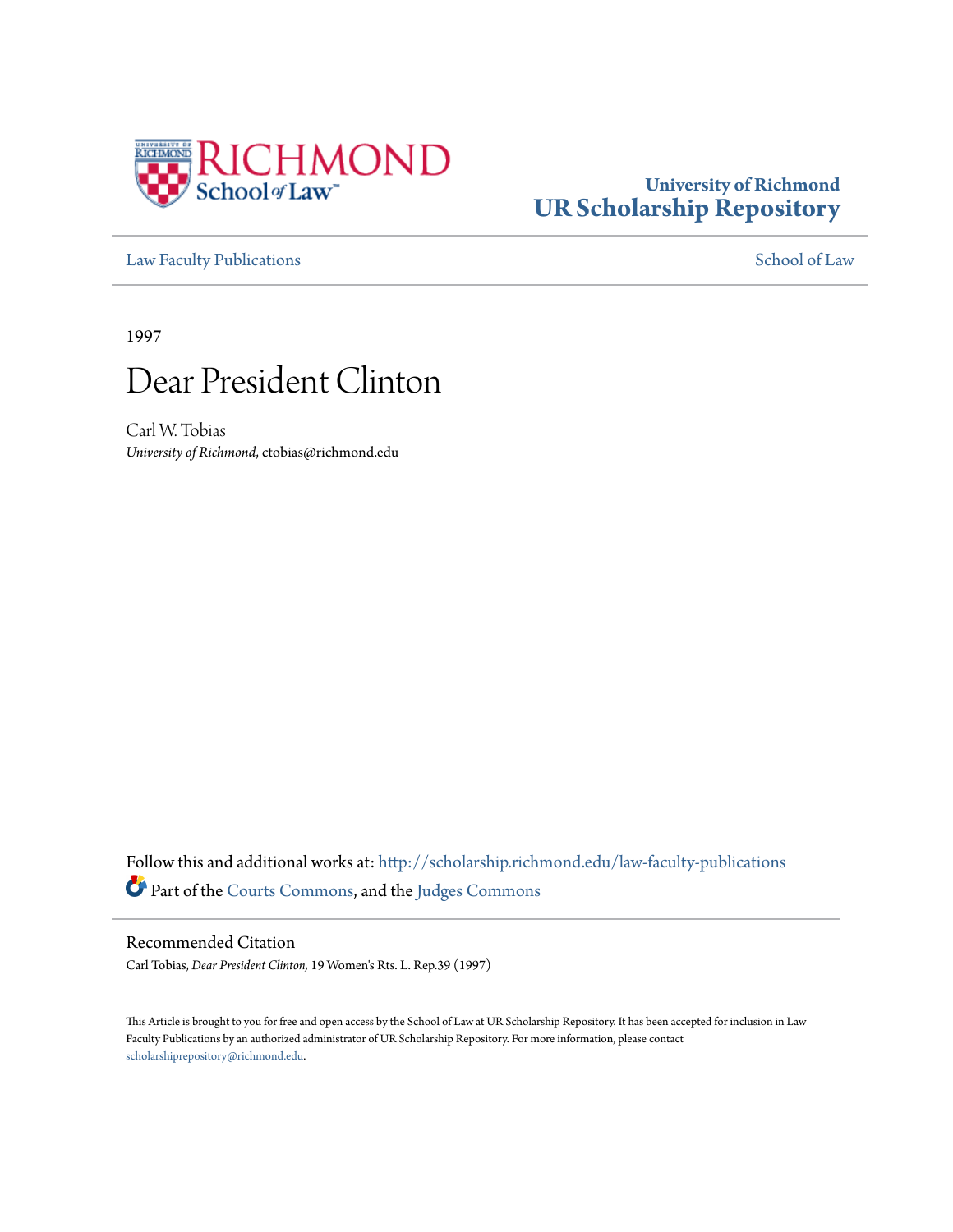# **Dear President Clinton**

*CARL TOBIAS\** 

Congratulations on winning another term as President!\*\* In discharging the formidable responsibilities of governing, few will be more important or difficult than judicial selection, a critical duty which the Constitution assigns you. The President nominates and, with the Senate's advice and consent, appoints these life-tenured officers who resolve disputes over Americans' fundamental freedoms. Indeed, ten days after you won, Senator Orrin Hatch (R-Utah), who will chair the Senate Judiciary Committee in the  $105<sup>th</sup>$  Congress, pledged to "stand firm and exercise the advise and consent power to insure that President Clinton does not pack the judiciary with liberal activists who will make mincemeat of our Constitution and laws."<sup>1</sup> Because the senator believed that many of your appointees issued overly liberal opinions and that reelection concerns no longer restrain you, he found that "especially careful scrutiny of judicial nominees will be imperative."2 These ideas may be post-election political posturing, as the chair recently indicated: "My attitude is Clinton won the presidency. His job is to nominate and ours is to confirm, and we should not be making a political sideshow out of this."<sup>3</sup> The comments resemble more closely the senator's view after the 1994 elections that the Committee would approve all nominees who were "qualified, in good health, and understand the role of judges."<sup>4</sup> However, you should treat his first expression as a wake-up call.

The appointment of federal judges affords you a valuable opportunity to leave a lasting legacy. A laudable goal for your second administration would be filling all of the twenty-six vacancies on the appeals courts and the sixty-seven openings on the district courts with exceptional judges who bring gender, racial and political diversity to federal judicial service. The difficult question is how you can most effectively attain this objective.

#### I. JUDICIAL SELECTION DURING THE INITIAL TERM

You compiled an excellent record in choosing judges.<sup>5</sup> You and administration officials who were responsible for selection enunciated clear goals and efficacious procedures for achieving them. For example, you publicly stated that appointees would be very intelligent, have measured temperament, and enforce constitutional rights while enhancing gender and racial balance. You and your aides also asked senators to help nominate extremely competent, diverse lawyers. You apparently attained your selection purposes. During the first term, you named 202 judges: sixty-two (thirty-one percent) are women and fifty-seven (twenty-eight percent) are minorities.<sup>6</sup> They earned the highest rankings

\*Professor of Law, University of Montana. Thanks to Peggy Sanner for helpful suggestions and Cecelia Palmer for processing this piece. Errors that remain are mine.

\*\*This article was written in anticipation of President Clinton's winning re-election in 1996. Therefore, many of the numerical references in this article were estimations which may or may not have been borne out by future events.

I. Neil A. Lewis, *Utah Senator Scolds Critics of Prosecutor in Whitewater,* N.Y. TIMES, Nov. 16, 1996, at 12.

2. *Id.* 

3. *See* Joan Biskupic, *Clinton Given Historic Opportunity to Trans/ orm Judiciary,* WASH. POST, Nov. 19, 1996, at A 19.

*[Women's Rights* Law *Reporter, Volume* 19, *Number* 1, *Fall* 1997] © 1997 *by Women's Rights* Law *Reporter, Rutgers-The State University* 

0085-8269180/0908

<sup>4.</sup> *See* Neil A. Lewis, *New Chief of Judiciary Panel May Find an Early Test With Clinton,* N.Y. TIMES, Nov. 18, 1994, at A31. *See generally* Gary A. Hengstler, *At the Seat of Power,* A.B.A.J., Apr. 1995, at 70.

<sup>5.</sup> I rely substantially in this section on Sheldon Goldman, *Judicial Selection Under Clinton: A Midterm Examination,* 78 Juo1cATURE 276 (1995); Carl Tobias, *Filling the Federal Courts in an Election Year,* 49 SMU L. REV. 309 (1996).

<sup>6.</sup> Telephone interview with Mike Lee, Alliance for Justice, Washington, D.C. (Sept. 3, 1996). These numbers and percentages are unprecedented.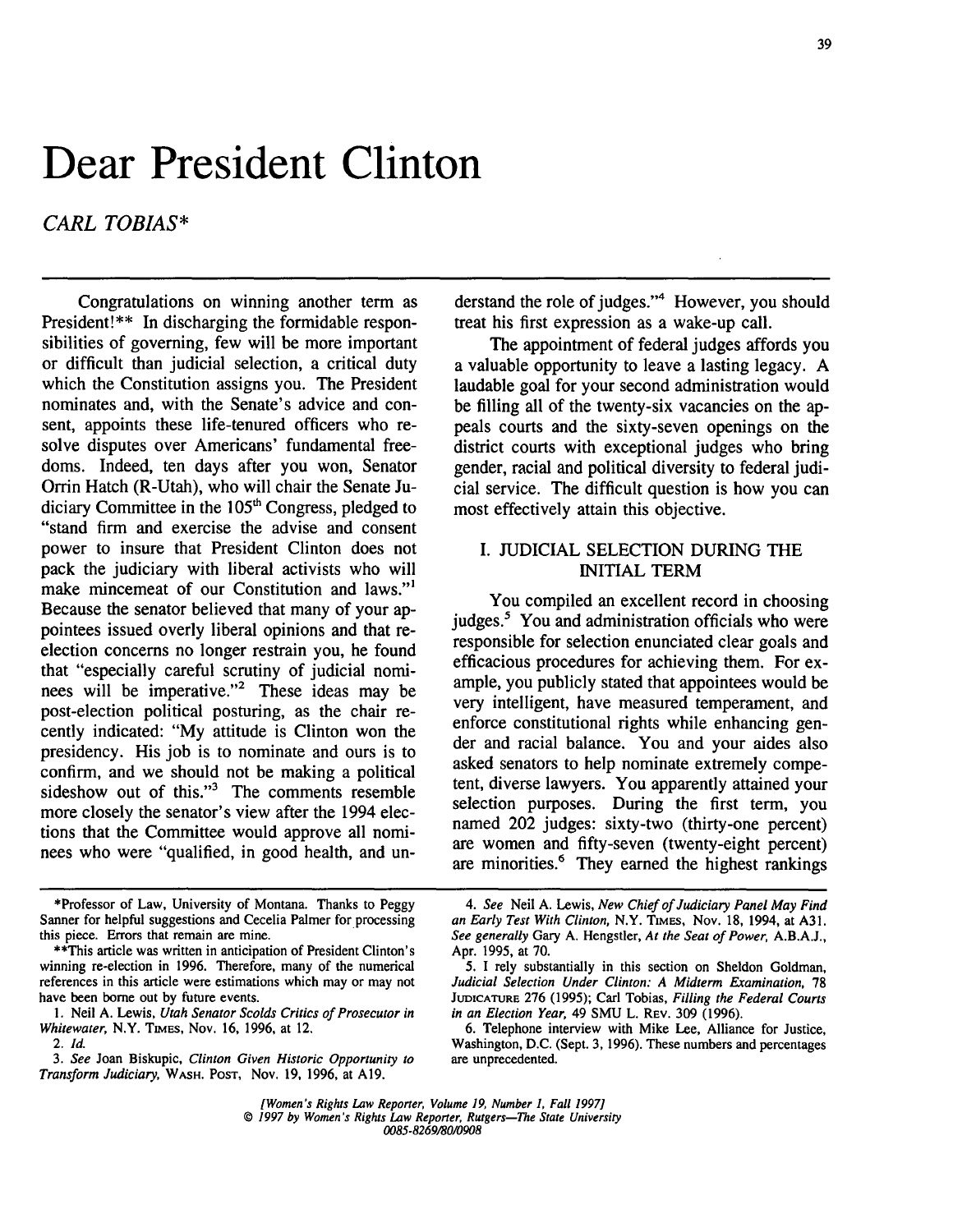since the American Bar Association (ABA) began rating candidates in the  $1950s<sup>7</sup>$  and possessed all the qualities critical to exceptional judicial service. For example, Seventh Circuit Judge Diane Wood had been the Deputy Assistant Attorney General in the Justice Department's Antitrust Division. Many, such as Second Circuit Judge Pierre Leval, who was a preeminent federal district judge, had served on federal or state courts.

Some observers urged that you appoint more politically partisan or liberal judges to offset the clear intent of Presidents Ronald Reagan and George Bush in naming conservatives.<sup>8</sup> You resisted this importuning, characterized your appointees as "mainstream judges" and refused to premise selection on "rigid adherence to a strict ideological agenda."9 Yours is the first administration since Dwight D. Eisenhower to reduce politicization of the process. 10

You also deserve praise for filling many of the 113 judicial vacancies which existed when you assumed office. Upon adjournment of the  $104<sup>th</sup>$  Congress in early October, however, there were eighteen appeals court and forty-four district court  $o$ penings, $11$  numbers that will increase as active judges assume senior status. In short, you have named very able, diverse judges since 1993. Your administration must attempt to realize even more success during the next term.

10. *See* Harvey Berkman & Claudia MacLachlan, *Clinton's Picks* - *Not So Liberal,* NAT'L J., Oct. 21, 1996, at Al; Biskupic, *supra* note 3; Lewis, *supra* note I. In fairness, most female and minority judges may increase political balance. *See* Jon Gottschall, *Carter's Judicial Appointments: The Influence of Affirmative Action and Merit Selection on Voting on the U. S. Court of Appeals, 61* JUDICATURE 165, 168 (1983); Tobias. *supra*  note 5, at 322; *see also* Goldman, *supra* note 5, at 285, 288; Donald R. Songer et. al., *A Reappraisal of Diversification in the Federal Courts: Gender Effects in the Court of Appeals,* 56 J. PoL'Y 425 (1994).

11. *See* interview *supra* note 6; *see also infra* note 30 and accompanying text (suggesting reasons for vacancies); Carl Tobias, *Dear Judge Mikva,* 1994 Wis. L. REv. 1579, 1580 (when 103rd Congress adjourned, there were fifty-three vacancies).

#### II. JUDICIAL SELECTION DURING THE SECOND TERM

#### A. Goals and Reasons for Their Attainment

You and your aides should anticipate predictable difficulties and be sufficiently flexible to address unforeseeable problems. You must promptly reevaluate and consider recalibrating the first-term selection objectives and then clearly enunciate second-term goals and implement efficacious means for attaining them. Re-election has freed you to institute policies and practices that you find best for the courts and the country, as Senator Hatch has perceptively recognized. <sup>12</sup>

One crucial goal is filling all of the present judicial vacancies. Only the full complement of judges authorized can reduce large civil backlogs in many districts, promptly resolve increasingly complicated criminal cases, and treat the appellate "crisis of volume." $13$  It is critical to appoint judges who have intelligence, industriousness and balanced temperament to conclude disputes over basic liberties and growing litigation with scarce resources expeditiously, economically and fairly.<sup>14</sup> You should also continue to enhance gender and racial diversity. Female and minority judges may help colleagues appreciate complex issues, such as discrimination, which judges often face;<sup>15</sup> limit gender and racial bias in the courts; 16 and increase public confidence in the judiciary by making it resemble more closely society's composition.<sup>17</sup> You, as well, must rectify the bench's gender and racial

<sup>7.</sup> *See* Tobias, *supra* note 5, at 315; *see also,* Neil A. Lewis, *In Selecting Federal Judges, Clinton Has Not Tried to Reverse Republicans,* N.Y. TIMES, Auo. I, 1996, at A20.

<sup>8.</sup> *See, e.g ..* Ted Gest, *Disorder in the Courts? Left and Right Both Gripe About Clinton's Taste in Judges,* U.S. NEws & WORLD REP., Feb. 12, 1996, at 40; Lewis, *supra* note 7; Anna Puga, *Clinton Judicial Picks May Court the Right*, Boston GLOBE, Dec. 29, 1995, at I.

<sup>9.</sup> Biskupic, *supra* note 3. Senator Hatch even conceded that Carter "appointees were further to the left" than yours. *Id.* 

<sup>12.</sup> *See* Lewis, *supra* note 2 and accompanying text.

<sup>13.</sup> *See* Tobias, *supra* note 11, at 1580 (discussing district court backlogs); *see also* REPORT OF THE FEDERAL COURTS STUDY COMMITTEE 109 (1990) (discussing crisis of volume); *Record-Setting Workloads Confront Federal Courts, THE THIRD BRANCH,* July 1996, at 2. Six of 28 seats are vacant on the 9th Circuit which has the largest appellate docket.

<sup>14.</sup> Congress could authorize new judgeships, but that approach is controversial because the need for judges may vary across appeals courts and districts; diverse measures can treat dockets; judgeships could seem costly, and you would be able to name numerous new judges.

<sup>15.</sup> *See, e.g ..* Marion Z. Goldberg, *Carter-Appointed Judges-Perspectives on Gender, TraL, Nov. 1990, at 108; Elliot E.* Slotnick, *Lowering the Bench or Raising it Higher?, Affirmative Action and Judicial Selection During the Carter Administration,* 1 YALE L. & PoL'Y REv. 270 (1983).

<sup>16.</sup> *See* REPORT OF THE NINTH Cmcurr GENDER BIAS TASK FORCE (1992); FEDERAL COURTS STUDY COMMITTEE REPORT, *supra* note 13, at 169; Lynn H. Schafran, *Gender Bias in the Courts: An Emerging Focus for Judicial Reform,* 21 ARIZ. ST. L.J. 237, 238 (1989).

<sup>17.</sup> *See* Slotnick, *supra* note 15, at 272-73; Carl Tobias, *Rethinking Federal Judicial Selection,* 1993 B.Y.U. L. REv. 1257, 1276.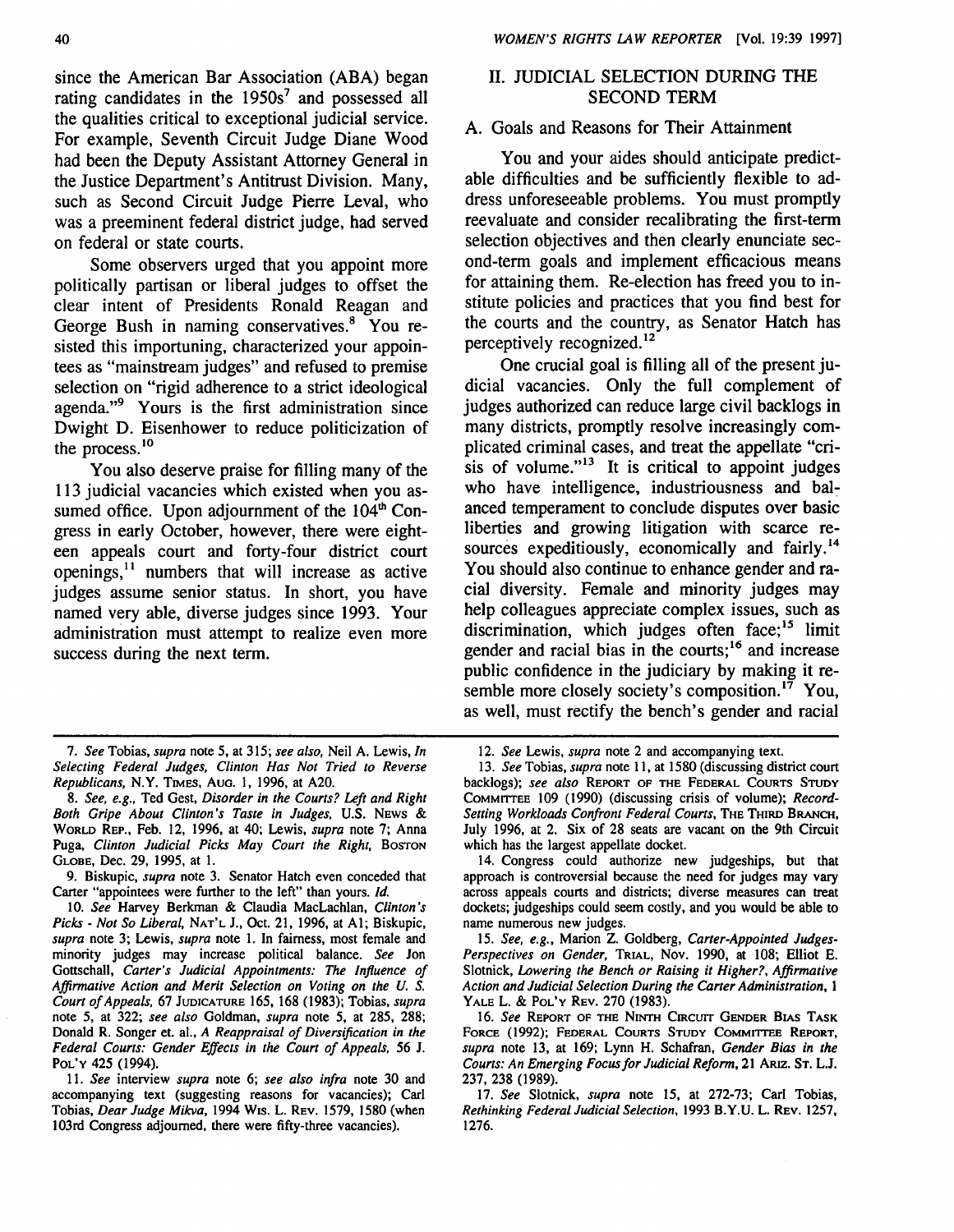imbalance which Presidents Reagan and Bush fostered.18

You might want to consider enhancing political balance. For example, some have implored you to choose judges who can counter many Reagan and Bush appointees, such as Supreme Court Justices Antonin Scalia and Clarence Thomas, who were named to make the bench more conservative.<sup>19</sup> Because the Republican Presidents so single-mindedly sought this objective, you could justify pursuit of the opposite goal, but would incur criticism similar to that lodged at them. Remember that highly qualified female and minority judges might increase political balance because these judges may differently view certain substantive issues. $20$ 

#### B. Attaining Goals

You can best fill the current openings with efficacious procedures. You should appoint additional very competent female and minority judges by applying that process and by redoubling efforts which invoke novel approaches or untapped resources. District court appointments deserve emphasis because you have deferred to senators where the openings arise.<sup>21</sup> Many senators promoted the candidacies of able women and minorities .. You should laud them and ask others to institute similar efforts, publicly reiterating your commitment to name female and minority lawyers. Your aides and senators should enlist sources, especially less traditional ones, such as women's groups. You must also work with the nine female senators, who can persuade their colleagues to suggest more women and minorities. Critical are the abilities and contacts of female and minority attorneys, who comprise a fourth of the bar, and of lawyers, such as Attorney General Janet Reno, and Roberta Ramo, who was the first female ABA President.<sup>22</sup>

18. African Americans were 1.9% of Reagan appointees and President Bush named one Asian American, although they had much larger, more experienced pools on which to draw than President Carter. *See* Goldman, *supra* note 5, at 285, 288; Tobias, *supra* note 5, at 322.

19. *See* Gest, *supra* note 8 and accompanying text.

20. *See generally supra* note 10.

21. Because your aides have efficaciously achieved your goals and the White House has controlled nominations of Justices and circuit judges, their selection deserves terse analysis.

22. *See* Tobias, *supra* note 17, at 1248-49 (Naming more female and minority judges will also increase political balance); *see also supra* note 10. You can easily identify others, such as law faculty and attorneys for public interest groups, who would increase balance.

You must exercise much diplomacy and political insight, seeking help from members of Congress in both parties. You might rely on Senators Joseph Biden (D-Del.) and Arlen Specter (R-Pa.) who have Judiciary Committee experience, and respected former solons, such as Senators Howell Heflin, Sam Nunn, and Alan Simpson. Do not forget *eminences,* such as William Coleman and Robert Strauss, who have advised Democratic and Republican presidents.

#### C. Difficult Questions

You must anticipate and resolve several difficult questions which remain. One is whether you might realize less gender and racial diversity and political balance to fill the federal courts, and if so, how much. You could insist on enhanced diversity while yielding somewhat on political balance because, for example, more diverse judges will inherently foster balance. Moreover, your public views regarding selection,<sup>23</sup> your political positions during the last two years and the recent campaign, and the election which was not exactly a mandate for liberal appointments leave you little flexibility. You should also consider whether naming lawyers to offset the ideological perspectives of conservative judges is advisable or even counterproductive. For instance, jurists, such as your two Supreme Court appointees, who have moderate views and measured temperaments, may in fact be more effective in certain situations.<sup>24</sup>

Some observers have actually claimed that your first-term appointments solidified a new centrism whereby the "courts no longer consider their role as an active solver of society's ills in the way that past courts advanced criminal defendants' rights, ensured school desegregation, protected blacks' voting rights and broke the ground to protect personal privacy from state interference."25

<sup>23.</sup> *See* Biskupic, *supra* note 9 and accompanying text.

<sup>24.</sup> A related issue is whether you might compromise on Supreme Court nominees to fill the lower federal courts, and if so, how much. Enormous symbolic and actual significance attach to the Court, but it hears so few appeals that the regional circuits resolve virtually all cases, while district judges' rulings may actually affect more people than appellate decisions.

<sup>25.</sup> Biskupic, *supra* note 3. "The practical effect is to change significantly the idea that the judiciary will seek with any real assertiveness to address [social] problems, as [was its] province at least a decade before," said University of Chicago Provost Geoffrey Stone. *Id.*